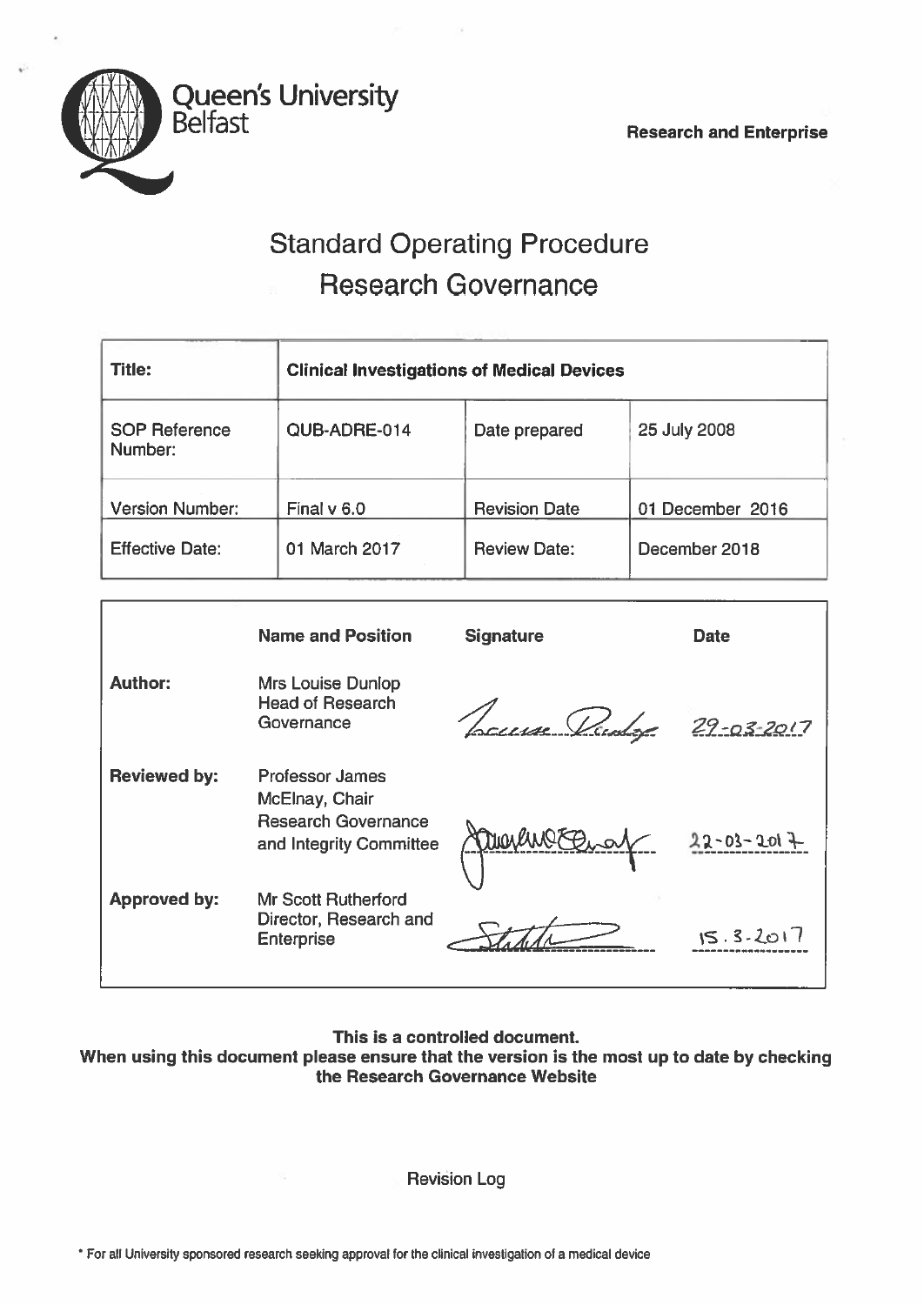| <b>Previous Version</b> | Date of             | Reason for             | <b>New Version Number</b> |
|-------------------------|---------------------|------------------------|---------------------------|
| number                  | Review/Modification | Review/Modification    |                           |
| Final $v$ 1.0           | 10/11/09            | <b>Annual Review</b>   | Final $v$ 1.0             |
| Final v 1.0             | 19/08/11            | <b>Annual Review/</b>  | Final v 2.0               |
|                         |                     | Update following       |                           |
|                         |                     | <b>MHRA GCP</b>        |                           |
|                         |                     | Inspection             |                           |
| Final $v$ 3.0           | 21/08/12            | <b>Periodic Review</b> | Final v 4.0               |
| Final $v$ 4.0           | 06/10/2014          | <b>Periodic Review</b> | Final v 5.0               |
| Final $v$ 5.0           | 01/12/2016          | <b>Periodic Review</b> | Final v 6.0               |

 $\hat{\mathbf{x}}$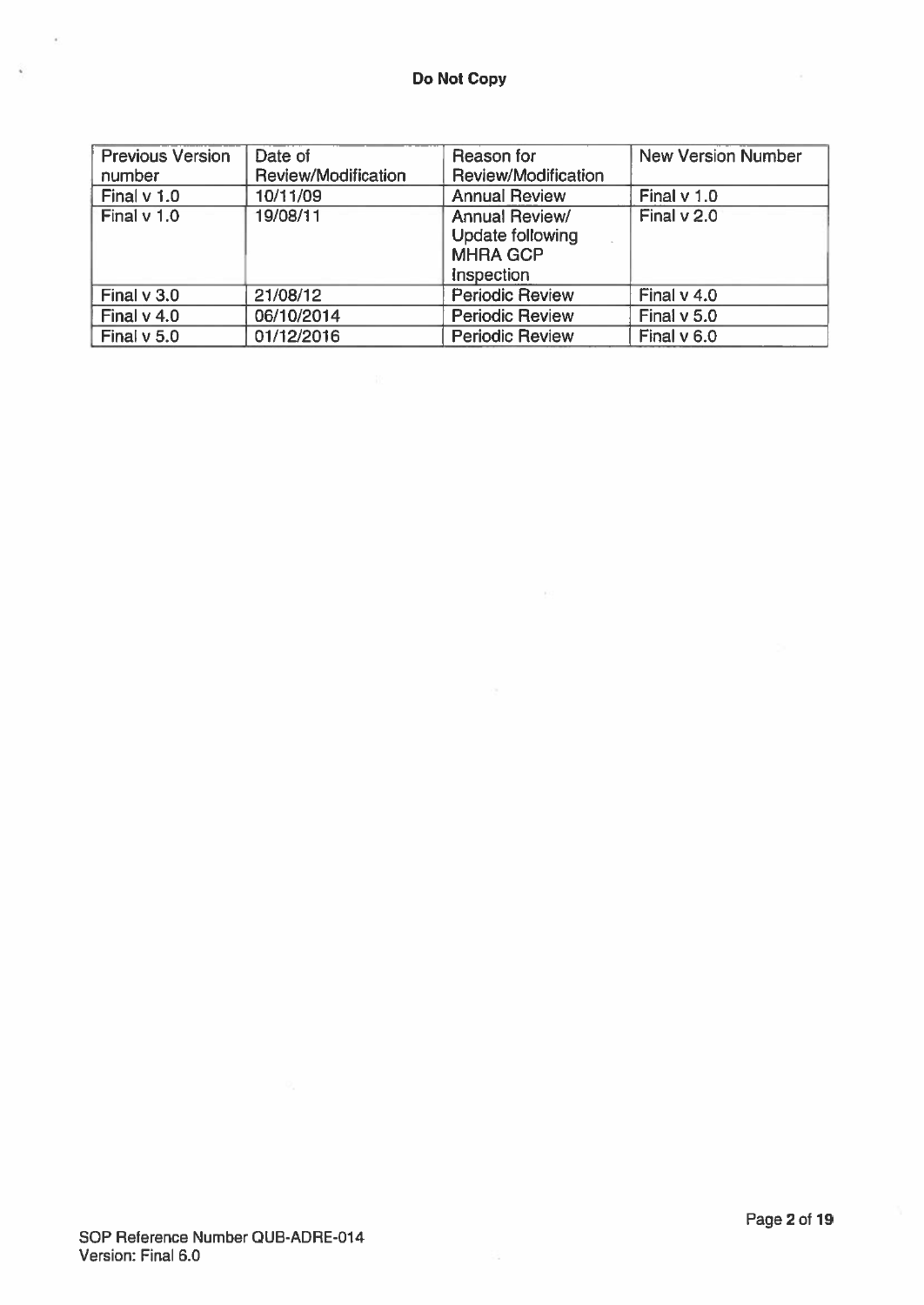## 1. Purpose

This Standard Operating Procedure (SOP) describes the procedure for seeking approval to undertake <sup>a</sup> clinical investigation on <sup>a</sup> non-CE marked medical device or <sup>a</sup> CE marked device for <sup>a</sup> new purpose.

## 2. Introduction

The Medical Devices Regulations 2002 (SI No 618), as amended by the Medical Devices (Amendment) Regulations 2008, came into force on 13 June 2002 and implement the provisions of the Medical Devices Directive 93/42/EEC (as amended by Directive 2007/47/EC), the Active Implantable Medical Devices Directive 90/385/EEC (as amended by Directive 2007/47/EC) and the In Vitro Diagnostic Medical Devices Directive 98/79/EEC. These Regulations establish systems under which <sup>a</sup> manufacturer must submit to the UK Competent Authority, information about clinical investigations of medical devices to be carried out in the UK.

The regulatory framework for the development of medical devices is due to change with the Medical Device Directives being replaced by <sup>a</sup> Regulation in early 2017. A transition period will apply when both current and new regulatory expectations operate in parallel.

An exemption currently exists to allow <sup>a</sup> non-CE marked medical device or <sup>a</sup> CE marked device for <sup>a</sup> new purpose to be used in on <sup>a</sup> compassionate use basis. This use is permitted only after review of the case by the MHRA and is granted for an individual named-patient. This exemption cannot be used to gather clinical evidence for the approval of <sup>a</sup> medical device.

The Competent Authority in the UK is the Medicines and Healthcare products Regulatory Agency (MHRA).

Manufacturers wishing to make an application for pre-clinical assessment of <sup>a</sup> proposed clinical investigation of an active implantable medical device or <sup>a</sup> medical device to be carried out in par<sup>t</sup> or in whole in the UK should apply to the MHRA. The controls are intended to ensure the safety and performance of medical devices and to prohibit the marketing of devices which might compromise the health and safety of patients, users or any relevant third party (where appropriate).

In order to be able to CE mark any device, <sup>a</sup> manufacturer must demonstrate that the stated device complies with the relevant Essential Requirements. To demonstrate such compliance, it will usually be necessary to provide clinical data, which may be in one of two forms:

- A compilation of the relevant scientific literature currently available on the intended purpose of the device and the techniques employed, together with, if appropriate, <sup>a</sup> written repor<sup>t</sup> containing <sup>a</sup> critical evaluation of the compilation; or
- The results and conclusions of <sup>a</sup> specifically designed clinical investigation.

Before devices intended for clinical investigation in the UK are made available to <sup>a</sup> medical practitioner for the purposes of clinical investigation, the manufacturer of the device (or their authorised representative in the European Union) must give 60 days prior notice to the Secretary of State for Health by writing to the MHRA. If, within 60 days of formal acceptance of the Notice, the UK Competent Authority has not given written notice of the objection, the clinical investigation may proceed. The MHRA may object on grounds relating to public health or public policy.

### 3. Scope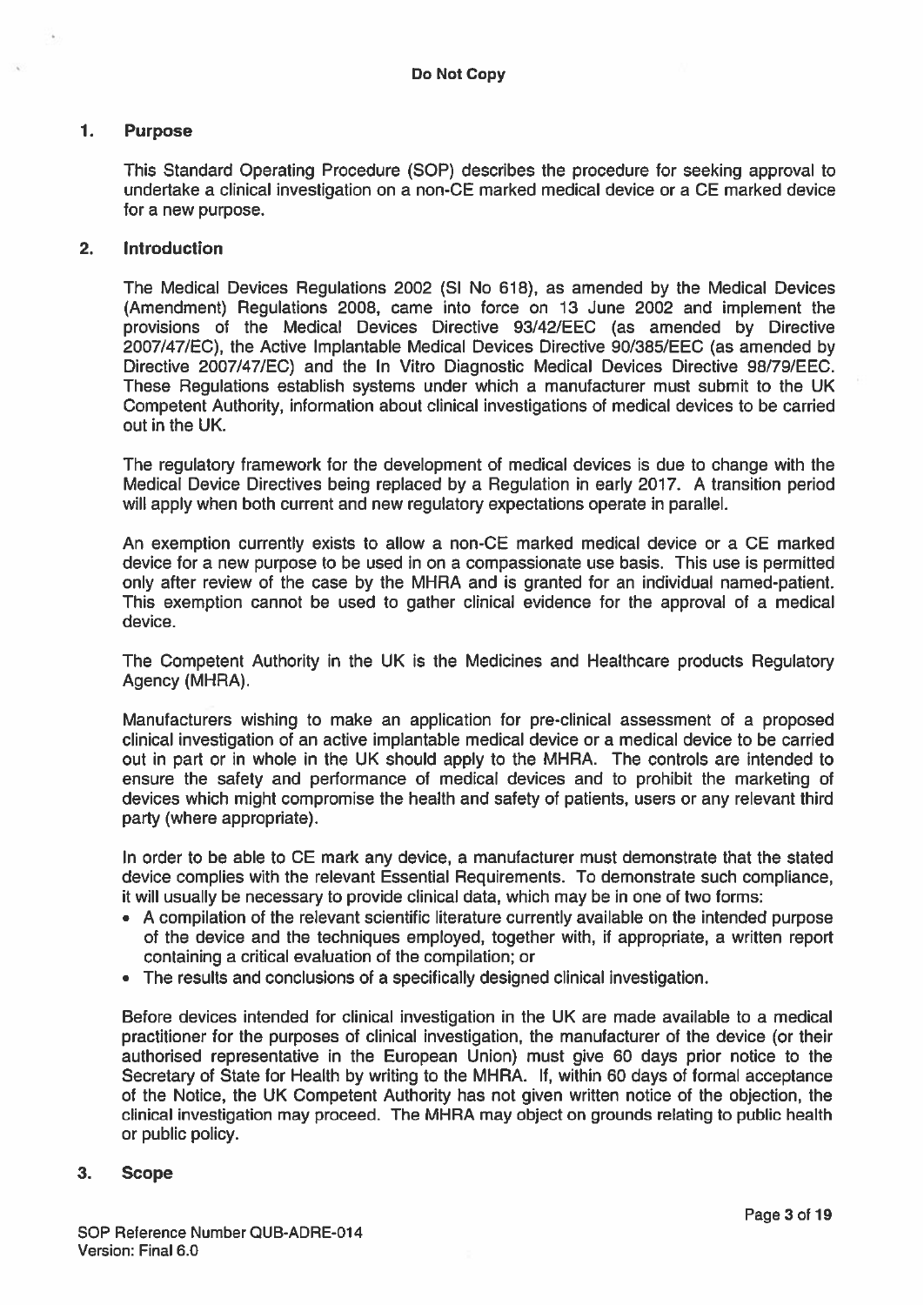This SOP applies to all studies where the University is acting in the capacity of Sponsor, or Co-Sponsor. It applies to all members of University staff; both academic and suppor<sup>t</sup> staff as defined by Statute 1, including honorary staff and students.

#### 4. Responsibilities

#### 4.1 Chief Investigator

To establish whether or not regulatory approval is required for their Clinical Investigation and to ensure that this is in place prior to the commencement of <sup>a</sup> trial. Where there is any doubt the Cl must contact the MHRA and obtain written confirmation of their advice. Should the scope of the planned research change since contacting the MHRA further advice should be sought. The Cl is ultimately responsible for the accuracy and timely provision of information to the MHRA.

The Cl must ensure that the study is logged onto the Human Subjects Database and that the correct level of risk is designated to the proposed research. The risk levels are detailed in the below table:

| <b>Risk</b>        | <b>Descriptor</b>                                                                                                                                                                                                                                                                                                                                                                                               |
|--------------------|-----------------------------------------------------------------------------------------------------------------------------------------------------------------------------------------------------------------------------------------------------------------------------------------------------------------------------------------------------------------------------------------------------------------|
| Level 1            | Those projects which although involving human subjects<br>are in no way associated with a medicinal purpose or do<br>not involve issues such as alcohol and illicit drug use or<br>higher risk sexual behaviour. Level 1 projects essentially<br>involve research into, for example, behaviour, attitudes,<br>rights and education issues. These projects do not include<br>an intervention <sup>1</sup> .      |
| Level <sub>2</sub> | Those projects that have more relevance to healthcare and<br>include, for example, survey work on access to health care<br>or issues, such as alcohol and illicit drug use or higher risk<br>sexual behaviour. These projects do not include an<br>intervention <sup>1</sup> .                                                                                                                                  |
| Level 3            | These projects essentially involve research involving<br>collecting data (including risk factor data) in human<br>subjects and correlating this with, for example, health<br>status, and advances in diagnostics. The projects do not<br>involve altering treatment regimens or the standard of<br>routine care that these individuals receive. These projects<br>do not include an intervention <sup>1</sup> . |
| Level 4            | These studies generally either involve an intervention<br>which has the aim of changing health status or behaviour<br>or involve procedures that are generally more invasive in<br>nature, but do not have the attributes/characteristics of<br>Level 4b studies.                                                                                                                                               |
| Level 4b           | These studies involve Clinical trials of Investigational<br>Medicinal Products or clinical trials into medical devices or<br>involve procedures which aim to induce illness or other<br>conditions (eg inflammation) in study subjects for the<br>purpose of testing the efficacy of new treatment<br>approaches.                                                                                               |

<sup>1</sup>An intervention is classed as a change directly related to the study that may alter the research subject's health, physically or mentally and includes any potential to alter behaviour as <sup>a</sup> result of participation.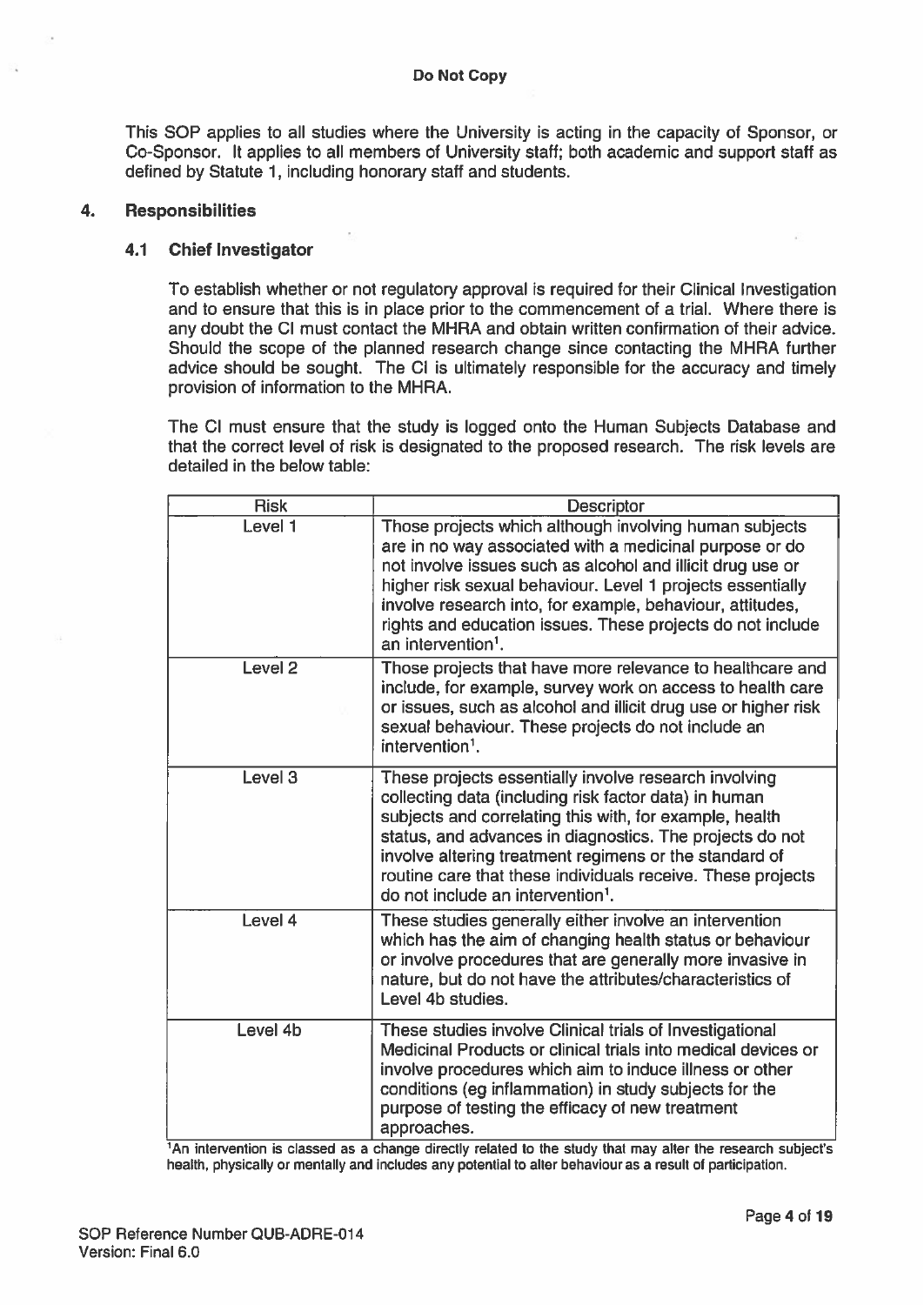The Human Subject Database will be audited by the Universities Insurance provider annually and any discrepancies will be reported back. No indemnity will be in place for any study that has not been logged onto this database.

#### 4.2 Sponsor

To ensure that the appropriate regulatory approval is in place.

#### 5. Procedure

#### 5.1 Is <sup>a</sup> clinical investigation required?

The manufacturer of the medical device needs to determine whether <sup>a</sup> clinical investigation is required:

- What are the Essential Requirements relevant to the device in question with which compliance must be demonstrated?
- What data is required in order to demonstrate this compliance?
- What testing is necessary to produce this data e.g. bench testing, animal testing?
- Is clinical data required to demonstrate compliance?
- If so, does this clinical data already exist on the device in question?

A clinical investigation of <sup>a</sup> non-CE-marked medical device should at least be considered in the following circumstances:

- The introduction of <sup>a</sup> completely new concep<sup>t</sup> of device into clinical practice where components, features and/or methods of action, are previously unknown;
- Where an existing device is modified in such <sup>a</sup> way that it contains <sup>a</sup> novel feature particularly if such <sup>a</sup> feature has an important physiological effect; or where the modification might significantly affect the clinical performance and/or safety of the device;
- Where <sup>a</sup> device incorporates materials previously untested in humans, coming into contact with the human body or where existing materials are applied to <sup>a</sup> new location in the human body or where the materials are to be used for <sup>a</sup> significantly longer time than previously, in which case compatibility and biological safety will need to be considered;
- Where <sup>a</sup> device, either CE-marked or non-CE-marked, is proposed for <sup>a</sup> new purpose or function;
- Where in vitro and/or animal testing of the device cannot mimic the clinical situation;
- Where there is <sup>a</sup> new manufacturer especially of <sup>a</sup> high-risk device.

#### 5.2 Making an application for pre-clinical assessment

#### 5.2.1 Prior to making <sup>a</sup> notification

Prior to submitting <sup>a</sup> notification to the MHRA, you are advised to ensure that you have the information necessary to demonstrate compliance with all the relevant essential requirements, excep<sup>t</sup> for those that are the subject of the investigation. A significant percentage of the grounds for objection that have been raised have resulted from the failure to supply the necessary data within the 60 day time period allowed by the regulations.

#### 5.2.2 How to apply

Application for assessment of <sup>a</sup> proposed clinical investigation of <sup>a</sup> medical device is made by completing forms PCA1 and PCA2 and attaching the information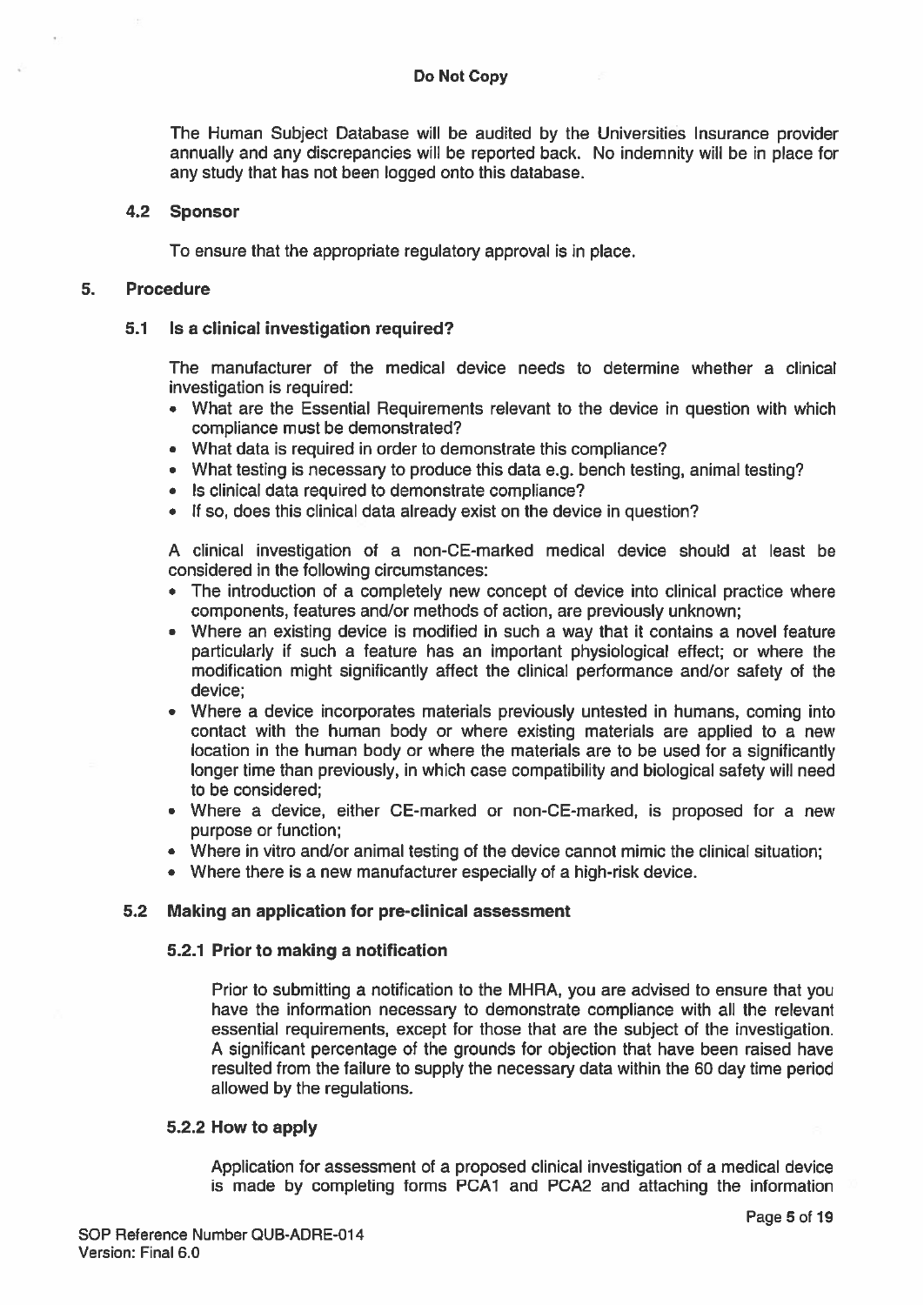requested on the forms. Guidance is available from the MHRA website https://www.gov.uk/topic/medicines-medical-devices-blood/medical-devices

regulation-safetyand the PCA1 and PCA2 forms have been incorporated into the Integrated Research Application Systems (IHAS) and can be completed online at http://www.myresearchproject.org.uk.

All documentation should be clearly labelled "documentation only" and sent by recorded delivery.

A total of eight copies for each full submission is required and must be presented with all pages in their correct numbered sequence, including reprints, diagrams, tables and other data. The method of reproduction must allow for legible presentation of the text and any relevant drawings and their captions.

All information must be in English. If any par<sup>t</sup> of the supporting data consists of material in another language, this must be translated. One copy of the original document in its original language should accompany the application.

## 5.3 Supporting Documentation

All applications must contain <sup>a</sup> signed statement:

- "that the device in question conforms to the Essential Requirements excep<sup>t</sup> with regard to those aspects of the device that are to be investigated and that in respec<sup>t</sup> of those aspects, every precaution has been taken to protect the health and safety of the patient". By signing this statement the manufacturer is declaring that the device meets all of the relevant Essential Requirements, other than those subject to the investigation;
- Whether or not the device incorporates, as an integral part, <sup>a</sup> substance of human blood derivative referred to in Section 7.4 of Annex 1 of the Medical Devices Directive and Section 10 of the Active Implantable Medical Devices Directive;
- Whether or not the device is manufactured utilising tissues of animal origin as referred to in Directive 2003/32/EC.

In addition, the following information should be provided:

## 5.3.1 General Information

- Date of submission;
- Applicant's name/address/telephone number/fax number and contact name for communication;
- Whether first submission or re-submission;
- \*lf re-submission with regar<sup>d</sup> to the same device, previous date(s) and reference number(s) of earlier submission(s);
- \*List other Member States participating in the clinical investigation as par<sup>t</sup> of <sup>a</sup> multi-centre/multinational study, details of applications to other Competent Authorities in the EC;
- \*Details of any approva<sup>l</sup> or audit by <sup>a</sup> Notified Body or other third party of manufacturing processes at the site(s) where the device is manufactured and, if applicable, <sup>a</sup> copy of the quality certificate covering the manufacturing site;
- Confirmation of insurance of subjects.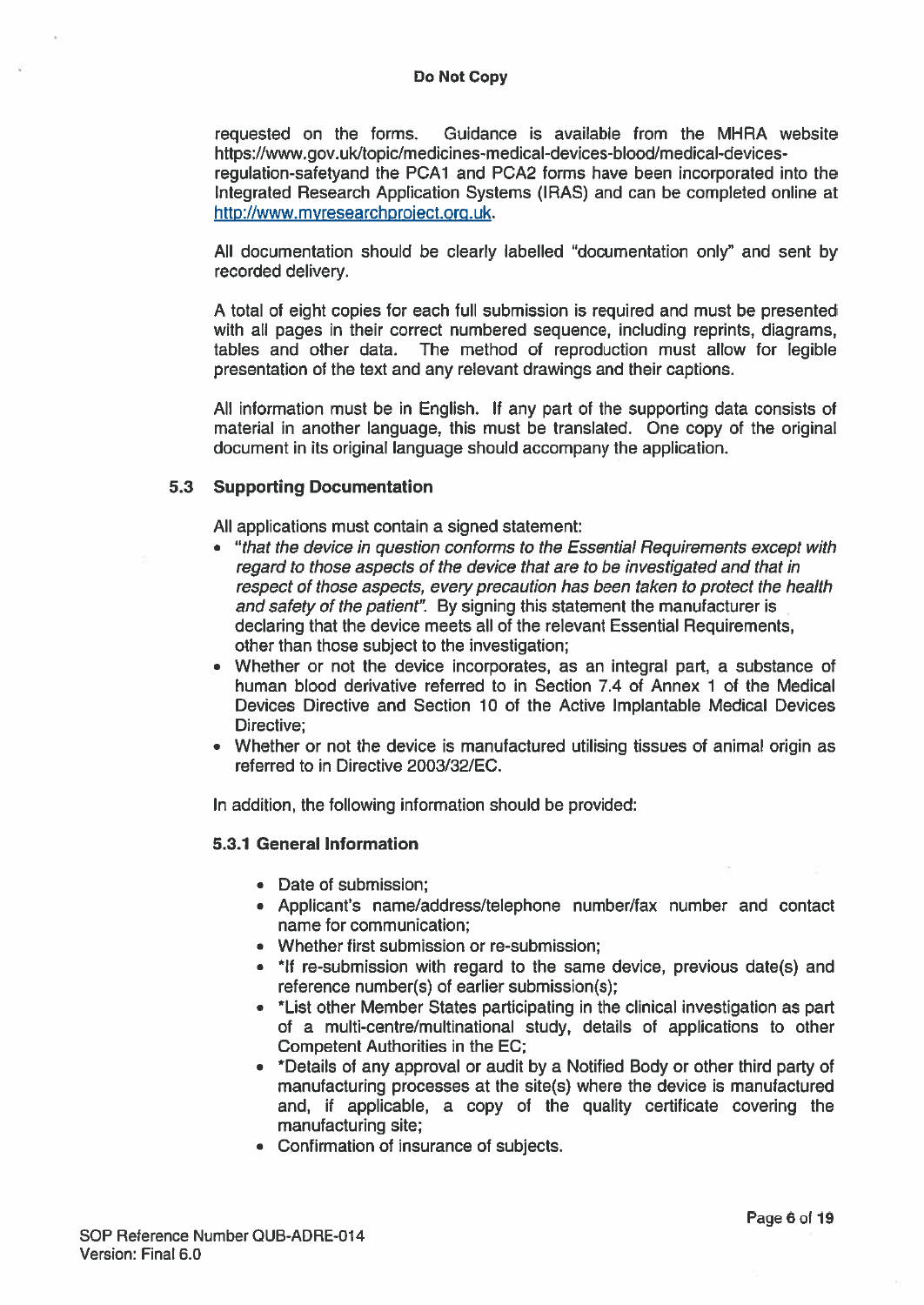## 5.3.2 Details allowing device to be identified

- Generic name of device;
- Model name;
- Model number(s), if any;
- Name and Address of Manufacturer.

## 5.3.3 Other device details

- \*Classification of device;
- \*Brief description of device and its intended use together with other devices designed to be used in combination with it;
- Design drawings, diagrams of operations and diagrams of components, sub-assemblies, circuits etc., including descriptions and explanations necessary to understand the aforementioned drawings/diagrams.
- \*ldentification of any features of design that are different from <sup>a</sup> previously similar marketed product (if relevant);
- Details of any new or previously untested features of the device including where applicable, function and principles of operation;
- Summary of experience with any similar devices manufactured by the company including length of time on the market and <sup>a</sup> review of performance related complaints;
- \*Risk benefit analysis to include identification of hazards and estimated risks associated with the manufacture (including factors relating to device design, choice of materials, software) and the use of the device (ISO 14971), together with <sup>a</sup> description of what actions have been taken to minimise or eliminate the identified risk.
- \*Description of materials coming into contact with the body, why such materials have been chosen, and which Standards apply (if relevant).
- A description of the methods of manufacturer, in particular as regards sterilization and identification of packaging used for sterilisation of device.
- \*ldentification of any tissues of animal origin as referred to in Directive 2003/32/EC incorporated within the device together with information on the sourcing and collection of the animal tissue(s) prior to manufacturing operation; and details with regard to validation of manufacturing procedures employed for the reduction or inactivation of unconventional agents; and any other risk managemen<sup>t</sup> measures that have been applied to reduce the risk of infection;
- \*ldentification of any special manufacturing conditions required and if so how such requirements have been met;
- \*A summary of the relevant standards applied in full or in part, and where standards have not been applied, descriptions of the solutions adopted to satisfy the Essential Requirements specified in the Active Implantable Medical Devices Regulations and the Medical Devices Regulations, as appropriate;
- The results of the design calculations and of the inspections and technical tests carried out, etc;
- \*Instructions for use;
- \*What provisions, if any, have been made by the manufacturer for the recovery of the device (if applicable) and subsequent prevention of unauthorised use;
- \*Photograph (preferably in colour)/diagram/sample if appropriate.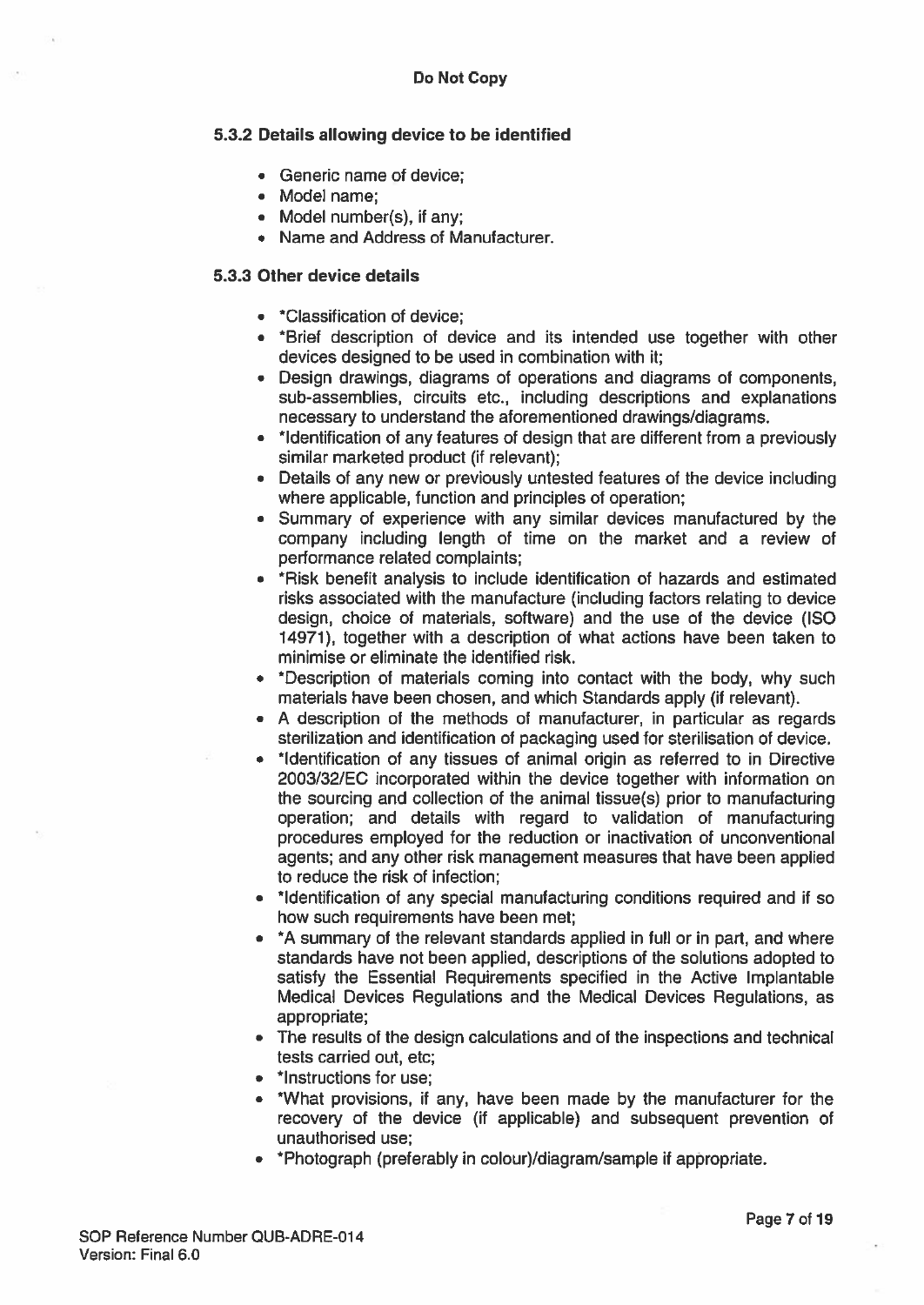- Identification of <sup>a</sup> substance (medicinal product) or human blood derivative incorporated with the device as an integral part, and the data on the tests to be carried out to assess the safety, quality and usefulness of that substance or human blood derivative.
- \* Denotes additional information that may be requested by the MHRA.

## 5.4 Clinical Investigation Plan

A copy of the Clinical Investigation Plan and Investigator's Brochure must be provided, which should include the following information:

## 5.4.1 General Information

- Name(s), qualifications, address(es) of clinical investigator(s) and of principal clinical investigator for <sup>a</sup> multi-centre clinical investigation, together with summary of experience in the specialist area concerned and the necessary training and experience for use of the device in question;
- Name(s), address(es) of the Institution(s) in which the clinical investigation will be conducted;
- Description of intended purpose and mode of action of device;
- A copy of the Ethics Committee opinion, whether fully or partially approved, or approved with conditions;
- Copy of informed consent;
- Reference to important relevant scientific literature (if any) with an analysis and bibliography;
- Confirmation of insurance of subjects;
- Copy of Participants Information Sheet.

### 5.4.2 Investigation Parameters and Design

- Aims and objectives of clinical investigation (bearing in mind which Essential Requirements are being addressed by the Clinical Investigation in question);
- Type of investigation i.e. whether the use of <sup>a</sup> controlled group of patients is planned;
- Number of patients (with justification);
- Duration of study with start and finish dates and proposed follow-up period (with justification);
- Criteria for patient selection;
- Inclusion and exclusion criteria;
- Criteria for withdrawal;
- Description of the generally recognised methods of diagnosis or treatment of the medical condition for which the investigational testing is being proposed;
- Details of any proposed post-market clinical follow-up plan.

### 5.4.3 Data Collection/Analysis/Statistics

- Description of end points and the data recorded to achieve the end points, method of patient follow-up, assessment and monitoring during investigation;
- Description of procedures and details of data to record and repor<sup>t</sup> serious adverse events and adverse device related incidents;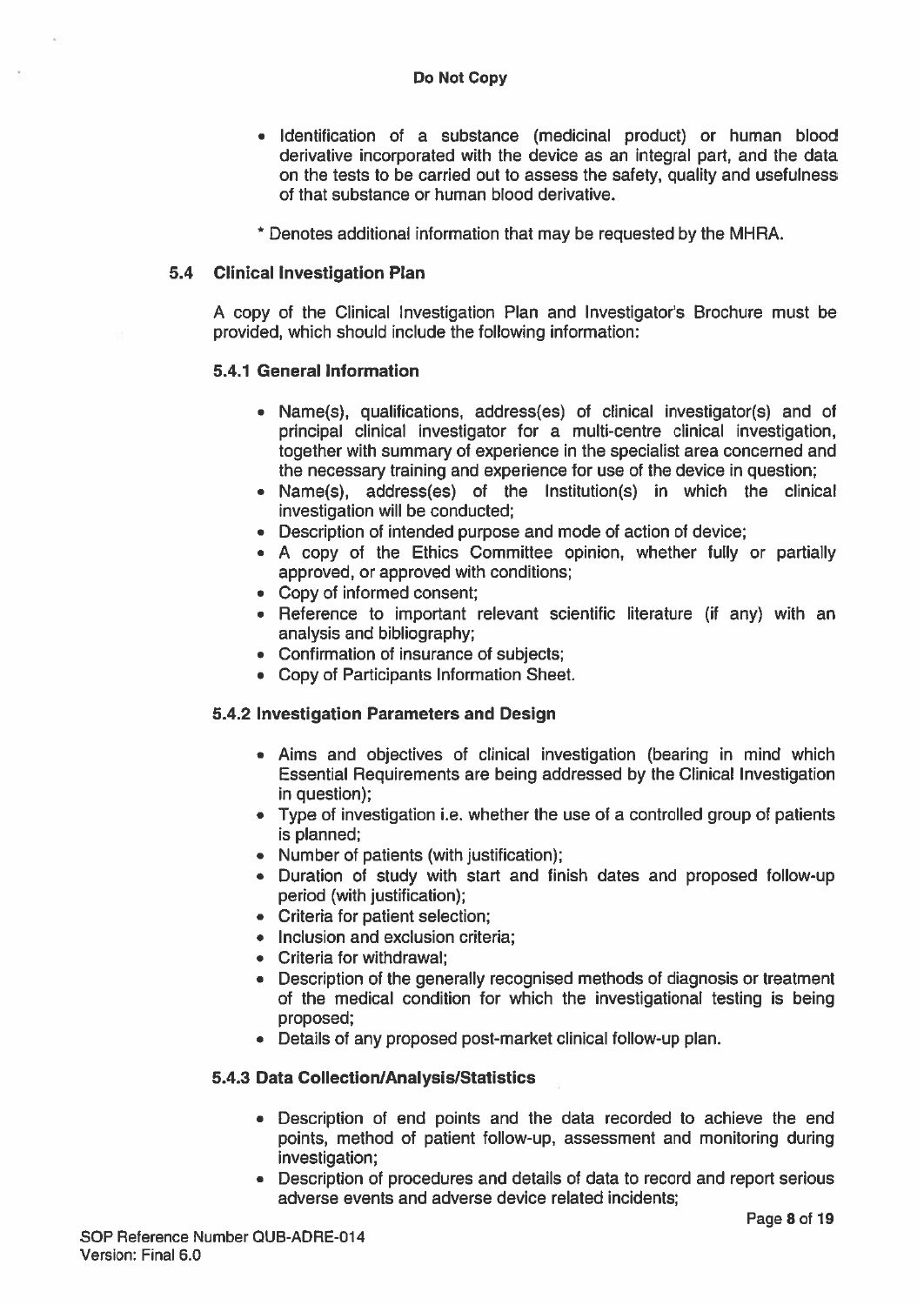• Description and justification of statistical design, method and analytical procedures.

## 5.5 Documentation to be kept available

The depth of detailed information supplied with the notification should be appropriate to the classification of the device, novelty of design, materials used and risks associated with the device. The following information may therefore be provided with the notification but should in all cases be available for the MHRA on request:

- Full description of device, including <sup>a</sup> list of accessories, principles of operation and block or flow diagram of major components;
- Principal design drawings and circuit diagrams, including materials and biomaterials, together with <sup>a</sup> description and explanations necessary for the understanding of the said drawings and diagrams. If details of materials are requested, information sufficient to characterise fully the identity and chemical composition of all materials coming into patient contract, including name and address of manufacturer, trade name/code, quantitative formulations, results of chemical analyses, assessments of the effects of sterilisation or other processes, or other data as appropriate, should be included;
- Detailed description of how biocompatibility and biological safety have been addressed. The risk assessment should cover the rationale for the decisions adopted. It should be apparen<sup>t</sup> from the risk assessment, how hazards were identified and characterised and how the risks arising from the identified hazards were estimated and justified in relation to anticipated benefits. Particular attention should be paid to biological safety issues, especially for devices containing new materials that will come into contact with patients or where established materials are used in <sup>a</sup> situation involving <sup>a</sup> greater degree of patient contact. For example, where particularly hazardous materials, may be presen<sup>t</sup> in the final device, the risk assessment should indicate why solutions avoiding the hazard have not been adopted. A description of how the biological safety of the device has been evaluated should be included. This should include the identity of the person(s) responsible for the risk assessment, <sup>a</sup> summary of the data examined and the basis for the judgement that the materials are suitable for the proposed use. Further details are set out in Guidance Document No 5: Guidance on Biocompatibility Assessment, available from the Competent Authority/MHRA;
- Details of the method(s) of sterilisation. If the chosen sterilisation process is by the use of moist heat (steam) then particular attention should be taken with regards to the "standard sterilisation parameters" applicable within the country where the devices are to be processed and sterilised. The appropriate sterilisation qualification and validation reports should take account of these "standard" requirements.
	- i Specification of manufacturing environment used;
	- <sup>ü</sup> Details of any cleaning process prior to sterilisation;
	- iii Method of sterilisation;
	- iv Parameters of the sterilisation process;
	- <sup>v</sup> Site(s) of sterilisation (if different from manufacturing site(s);
	- vi Packaging materials used;
	- vii Summary of sterilisation validation data;
	- viii Details of routine monitoring of the sterilisation process.
- • Documentation demonstrating compliance of the device with the Essential Requirements with regard to electrical safety;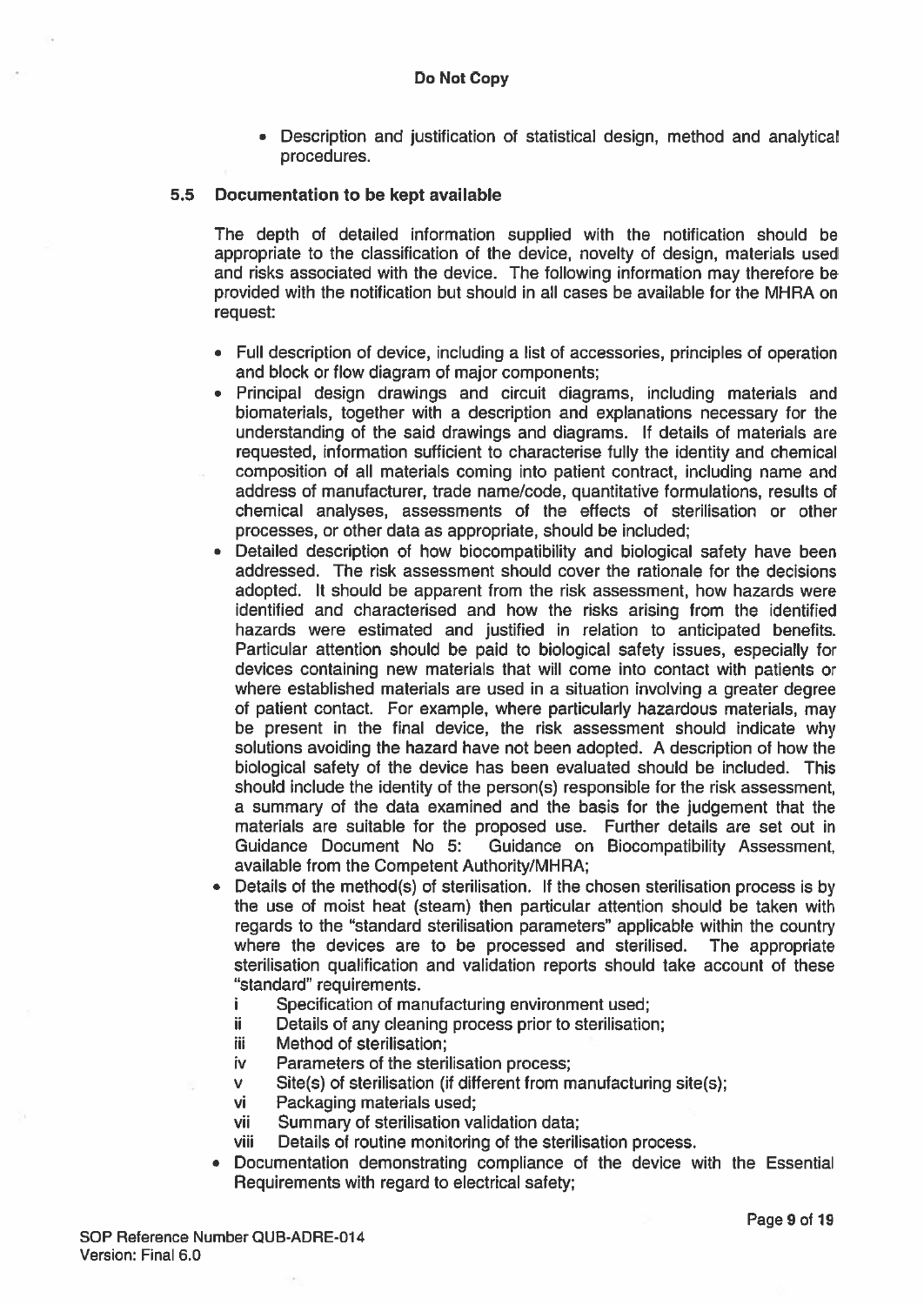- Description of software, logic and constraints (if relevant);
- Pre-clinical experimental data including results of design calculations and of mechanical and electrical tests and reliability checks, and any performance tests in animals.

## 5.6 Special features of clinical investigations

## 5.6.1 Proposed number of devices

In assessing risks to health and safety, one of the areas that will be considered by the MHRA is the proposed number of devices to be included within <sup>a</sup> clinical investigation. The number must be sufficient in order to demonstrate performance satisfactorily and to reveal significant risks to patients' health and safety. At the same time the number should not be so grea<sup>t</sup> as to place at risk more patients than necessary at <sup>a</sup> time when third party assessment of device-related risks has not been carried out. Therefore, the number should reflect the aims of the investigation, taking into account the perceived risk of the device and comply with relevant medical devices Standards where appropriate.

## 5.6.2 Clinical investigation duration

The duration of <sup>a</sup> clinical investigation of <sup>a</sup> medical device should be sufficient to demonstrate the performance of the device over <sup>a</sup> period of time, and allow for the identification and risk assessment of any associated unacceptable adverse incidents during that period. The duration of <sup>a</sup> clinical investigation and follow up period must be in line with relevant medical device Standards, where appropriate.

## 5.6.3 Post Market Clinical Follow-up

The Medical Devices Directive and Active Implantable Medical Devices Directive require manufacturers to actively update their clinical evaluation with data obtained from pos<sup>t</sup> market surveillance. It is intended that longterm safety problems be identified either under Medical Devices Vigilance or through <sup>a</sup> means of specifically designed pos<sup>t</sup> market clinical studies, either extending the pre-market clinical investigation; or by studying <sup>a</sup> relevant and identified cohort of patients over <sup>a</sup> defined period of time; or through means of <sup>a</sup> specifically designed registry. Where pos<sup>t</sup> market clinical follow-up is not deemed necessary, this must be duly justified and documented. In general, devices should follow <sup>a</sup> pos<sup>t</sup> market clinical follow-up when one or more of the following criteria are identified:

- Innovation, where the design of the device, the material, the principles of operation, the technology or the medical indication is new;
- Severity of the disease;
- Sensitive target population;
- Risky anatomical location;
- Well-known risks associated with <sup>a</sup> similar marketed device;
- Well-known risks identified from the literature;
- Identification of an acceptable risk during pre market clinical evaluation, which should be monitored in <sup>a</sup> longer term and/or through <sup>a</sup> larger population;
- Identification of emerging risks in similar products;
- Obvious discrepancy between the pre-market follow-up windows and the expected life of the product.

## 5.6.4 Type of Investigation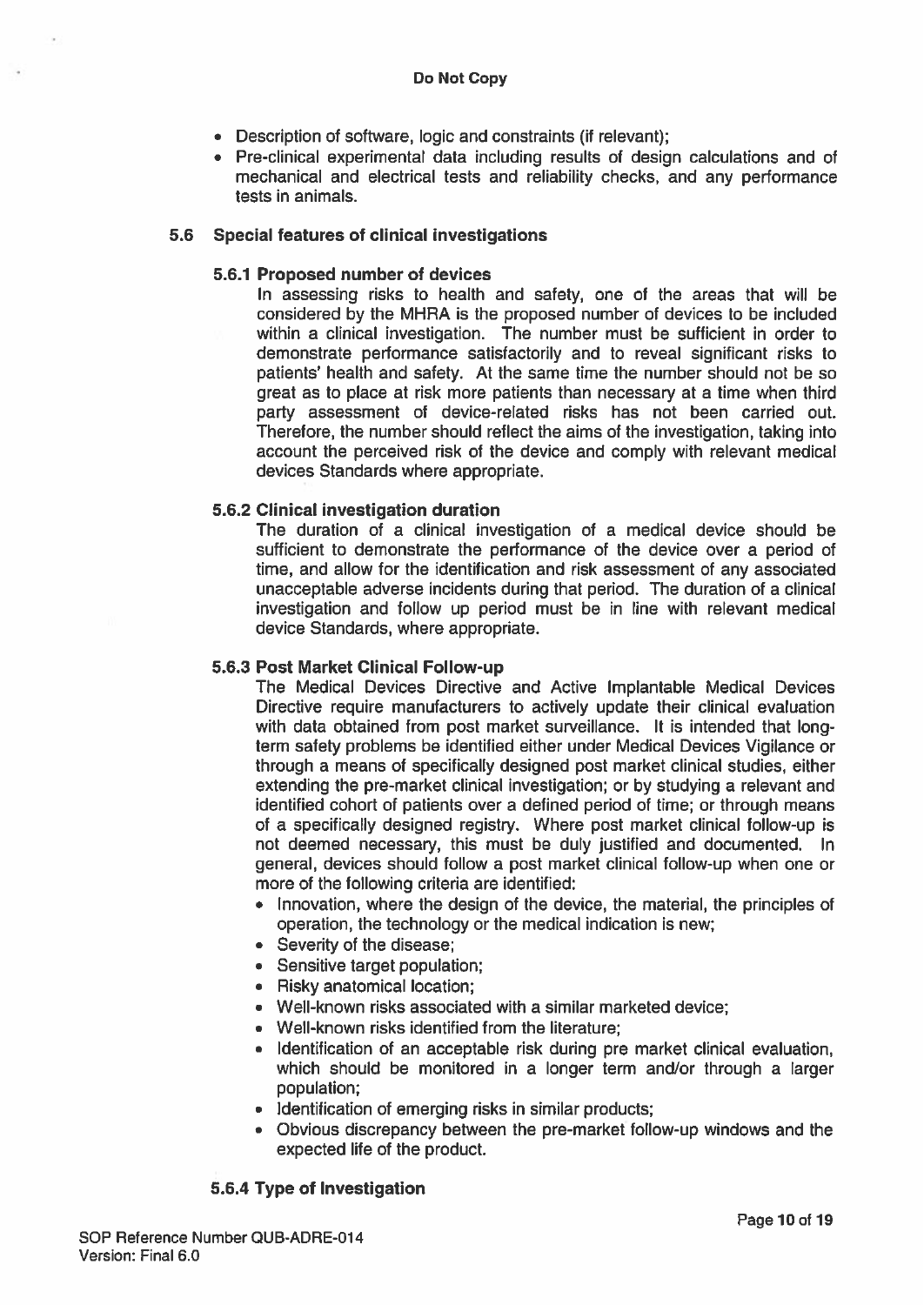The majority of clinical investigations of medical devices under the provisions of the Medical Devices Regulations 2002 will not include <sup>a</sup> control group. The decision as to whether <sup>a</sup> control group is necessary will depend on the aims of the investigation. However, if they are deemed necessary control groups should be randomised and prospective, except in exceptional and justifiable circumstances.

## 5.6.5 End Points

The chosen endpoints should suppor<sup>t</sup> the stated aims and objectives of the clinical investigation under normal conditions of use.

## 5.6.6 Labelling

All devices intended for clinical investigation must bear the wording "exclusively for clinical investigation". It is important to ensure that all staff using or coming into contact with the device understand the meaning of this wording. In addition, the device being investigated should be segregated, where possible. If <sup>a</sup> device under clinical investigation has been CE-marked for another purpose, explanatory labelling to this effect should be attached to the device under investigation.

## 5.7 Fees

A charge will be made by the MHRA to the manufacturer for the assessment of the proposed clinical investigation, depending on whether the device is categorised as Group A (low risk) or Group B (high risk). The current fees can be obtained from the MHRA website (last accessed October 2014):

http://www.mhra.gov.uk/Howweregulate/Devices/Clinicaltrials/index.htm

## 5.8 Where do I apply to?

Applications for pre-clinical assessment or any queries regarding an application should be directed to:

Mrs Daniella Smolenska Regulatory Affairs Manager (Medical Devices and Clinical Trials) Medicines and Healthcare products Regulatory Agency (MHRA) 5 Magenta 151 Buckingham Palace Road London, SW1W 9SZ Tel: 020 30806000 Email: Daniella.Smolenska@mhra.gsi.gov.uk

### 5.9 Next Steps

### 5.9.1 Research Ethics Committee Opinions

For all clinical investigations of devices falling within the scope of the Medical Devices Regulations, <sup>a</sup> relevant Research Ethics Committee (REC) opinion is required. This opinion may be obtained in parallel with the MHRA. If the REC opinion is not provided at least 60 days prior to the intended clinical investigation, it should be forwarded to the MHRA as soon as it becomes available.

No clinical investigation of <sup>a</sup> non-CE-marked device should be started until both the relevant REC opinion and the MHRA have raised no grounds for objection.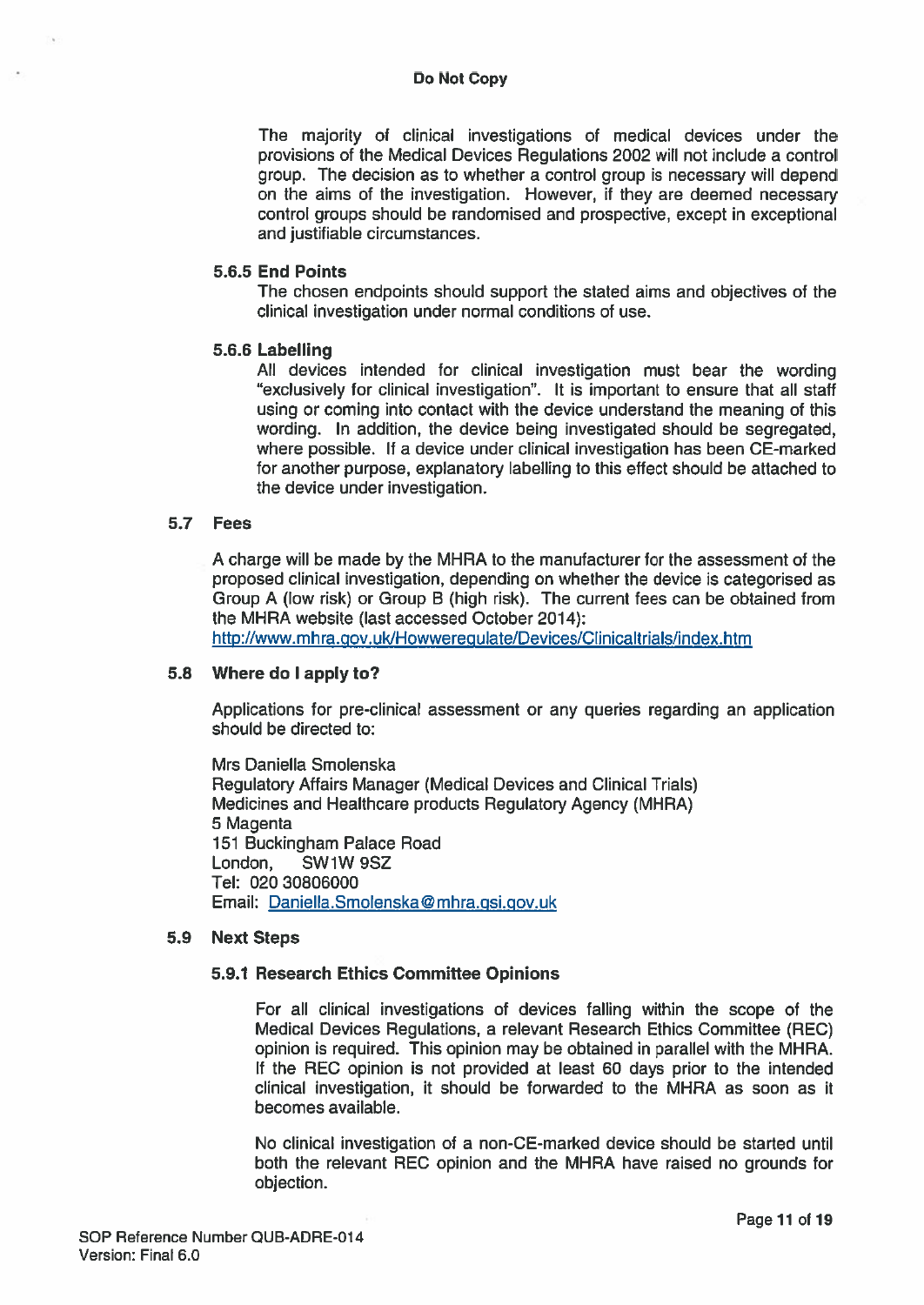Further information can be obtained from SOP QUB-ADRE-003.

#### 5.9.2 How the MHRA will process your application

On receipt of your application, the MHRA will process it as outlined in Appendix 3. The MHRA will then acknowledge receipt of notice to the manufacturer. Within this letter there will be <sup>a</sup> reference number that should be quoted on all communication to the MHRA and <sup>a</sup> starting date for the notification period.

If the necessary documentation is incomplete, the manufacturer will be contacted as soon as possible so that the missing information can be forwarded to the MHRA. The 60 day assessment clock will start from the date of the formal acknowledgement of receipt of the complete notice.

Copies of the clinical investigation documentation will be sent to at least one assessor with knowledge of medical devices. These assessors, from outside of the MHRA, will have signed <sup>a</sup> statement of confidentiality incorporating <sup>a</sup> declaration of any conflict(s) of interest. However, in the interests of confidentiality manufacturers may, at the time of the original submission, name the institutions/individuals whom they may not wish to act as assessors. Any documentation released to assessors must be returned to the MHRA and no copies retained.

Each exper<sup>t</sup> assessor will be allowed 14 days in which he/she will be able to request, through the MHRA, any further information deemed necessary in order to make <sup>a</sup> proper assessment. The 60 day clock will not stop whilst this requested information is being assembled.

#### 5.9.3 MHRA Decision

If, after consideration of all the evidence provided, the MHRA considers that there are no grounds relating to health or safety or public policy for the clinical investigation to proceed, the MHRA will notify the applicant of this decision.

In the event that the MHRA considers there to be the possibility of unjustifiable risks (as outlined in appendix 4) to public health or safety, the MHRA will notify the applicant of their objection to commencement of the proposed clinical investigation.

If the MHRA raises grounds for objection, it will notify other EU Competent Authorities and the European Commission of their decision and the grounds for that decision. The grounds for objection will otherwise remain confidential between the exper<sup>t</sup> assessors, the manufacturer, and the ethics committee if authorisation has been given for the latter case by the manufacturer.

The applicant may re-submit revised documentation, provided the reason for refusal has been addressed. An appropriate fee will need to accompany the subsequent notice. Manufacturers are advised to arrange <sup>a</sup> meeting or conference call with the MHRA prior to re-drafting <sup>a</sup> clinical investigation resubmission to ensure that they understand the MHRA's original concerns.

### 5.10 Request for amendment.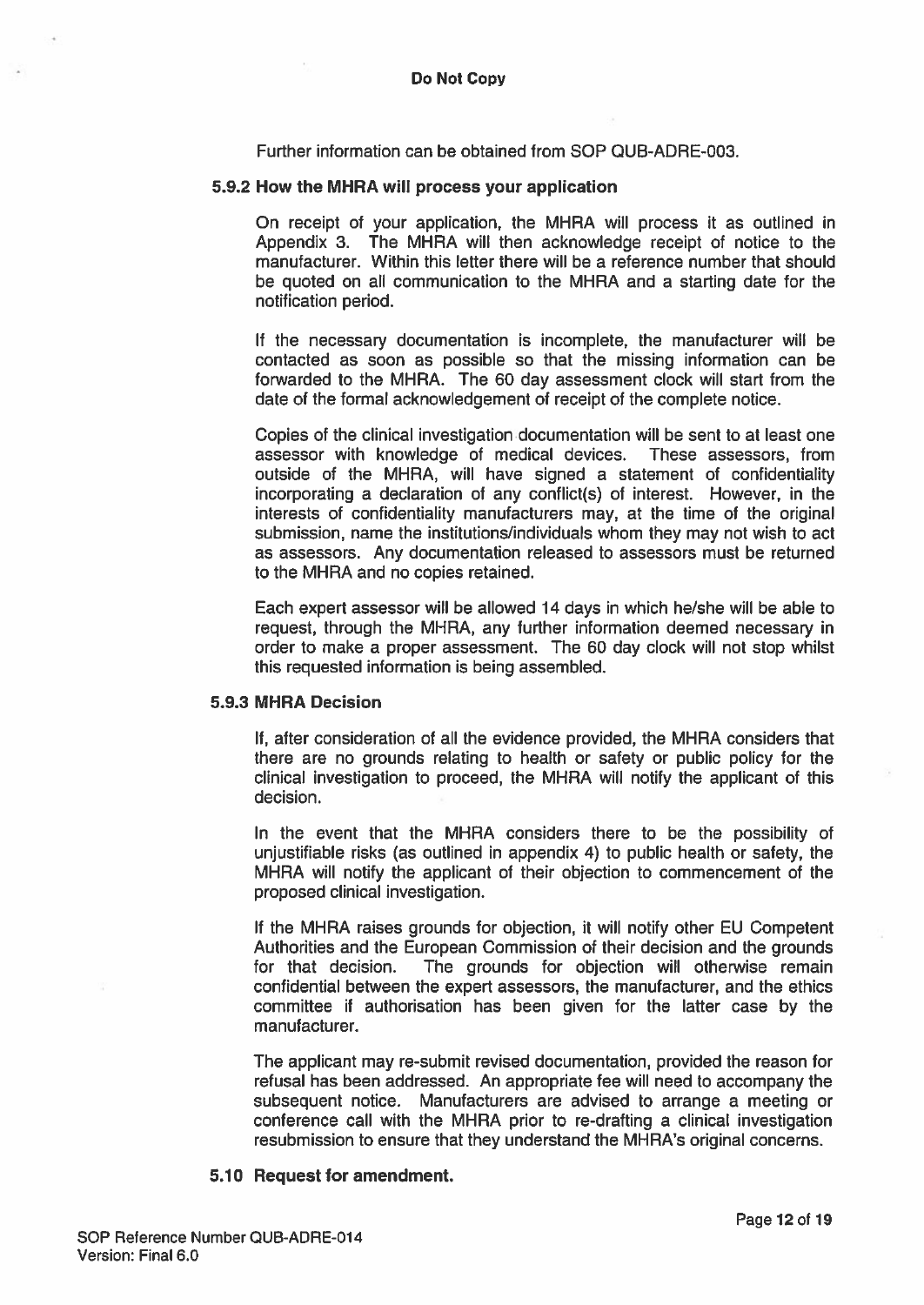All proposed changes to the investigation whether relating to the device, aspects of the clinical investigation plan, investigators or investigating institutions must be notified to the MHRA and not implemented until <sup>a</sup> letter of agreemen<sup>t</sup> has been obtained from the MHRA.

All requests for amendment should include:

- The MHRA reference number;
- The proposed change(s) to the clinical investigation/design of device/other study documentation;
- The reason for the change(s);
- A signed statement by or on behalf of the manufacturer that the proposed change(s) do not predictably increase the risk to the patient, user or third party.

The MHRA retains the right to reques<sup>t</sup> <sup>a</sup> new clinical investigation notification if the amendments are thought to increase the risk to either the patient or the user, or if the MHRA considers the amendment to constitute <sup>a</sup> new investigation.

## 5.11 Final Written Report

Manufacturers are required to notify the MHRA when <sup>a</sup> clinical investigation comes to an end. The MHRA may reques<sup>t</sup> <sup>a</sup> copy of the final written repor<sup>t</sup> of <sup>a</sup> clinical investigation of <sup>a</sup> device falling within the scope of the Medical Devices Directive. It is likely that <sup>a</sup> copy would particularly be requested under certain circumstances, e.g. where <sup>a</sup> serious adverse event has occurred associated with <sup>a</sup> CE-marked device which had undergone clinical investigation authorised by the MHRA, or where <sup>a</sup> novel technology has been investigated.

## 5.12 Early Termination of Clinical Investigation

Manufacturers are required to notify the MHRA of the early termination of <sup>a</sup> clinical investigation and provide <sup>a</sup> justification for the early termination. The MHRA may reques<sup>t</sup> <sup>a</sup> copy of the final written repor<sup>t</sup> of <sup>a</sup> clinical investigation of <sup>a</sup> device falling within the scope of the Medical Devices Directive.

## 5.13 Adverse Incidents

All serious adverse incidents must be reported to the MHHA, even those that occur outside the UK for the same investigation. These reports should not be delayed while the manufacturer attempts to gain access to, or test, the device or make <sup>a</sup> full investigation. There are <sup>a</sup> number of different forms in use, depending on the medical device in question. Please refer to

The MHRA has the right to withdraw <sup>a</sup> written notice of no objection if, in its opinion, the serious adverse events give rise to issues of public health.

### 6. References

MHRA. EU Medical Devices Directives. Guidance for manufacturers on clinical investigations to be carried out in the UK. June 2008 Updated August 2011. http://www.mhra.gov.uk/home/groups/es-er&documents/publication/con007504.pdf (last accessed January 2017)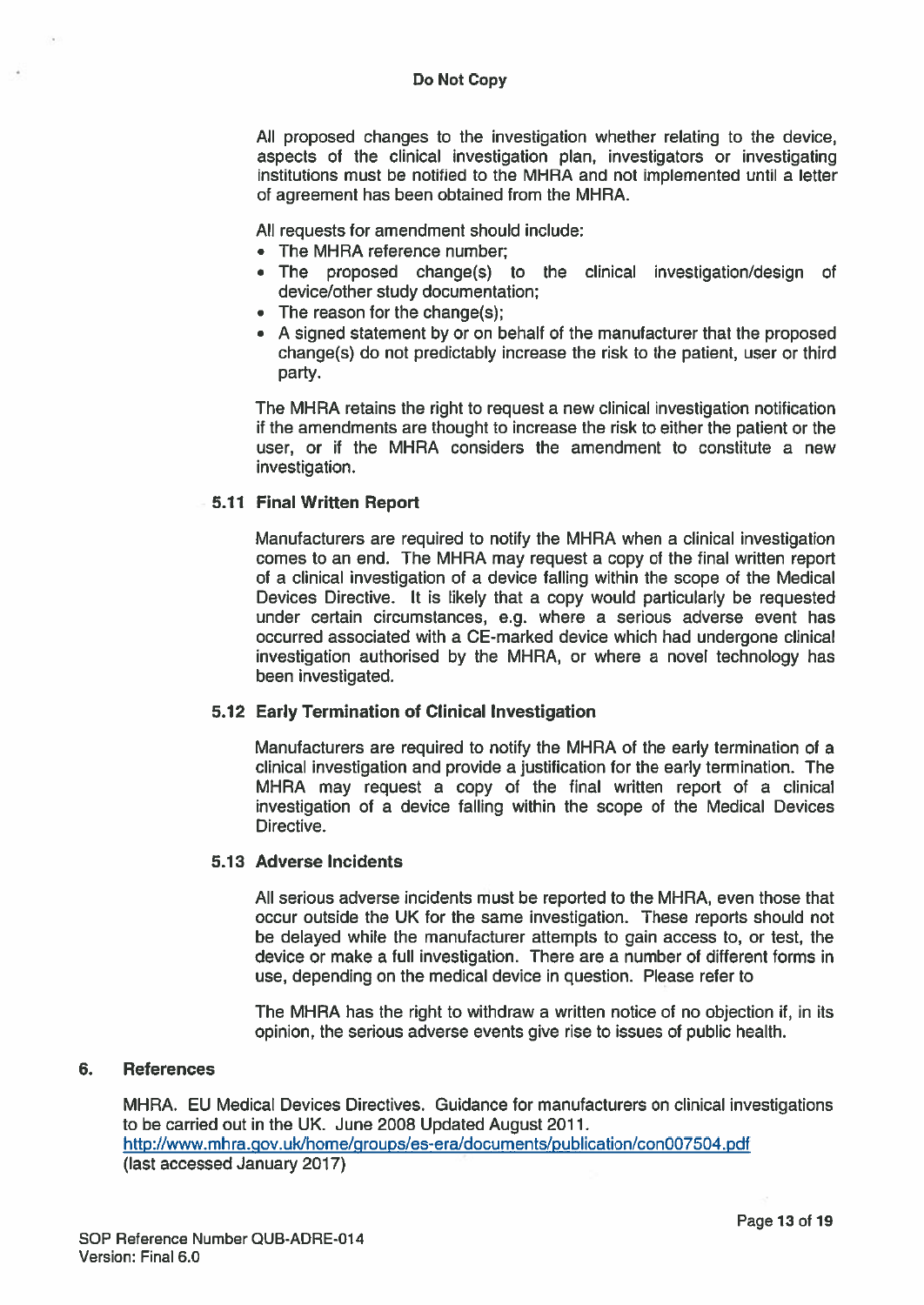à.

## 7. Appendices

 $\lambda$ 

| Appendix 1 | Guidance notes on medical devices incorporating tissue of animal origins. |
|------------|---------------------------------------------------------------------------|
| Appendix 2 | Details of medicinal substances acting ancillary to the medical device.   |
| Appendix 3 | MHRA process.                                                             |
| Appendix 4 | List of unjustifiable risks as outlined in MHRA quidance document.        |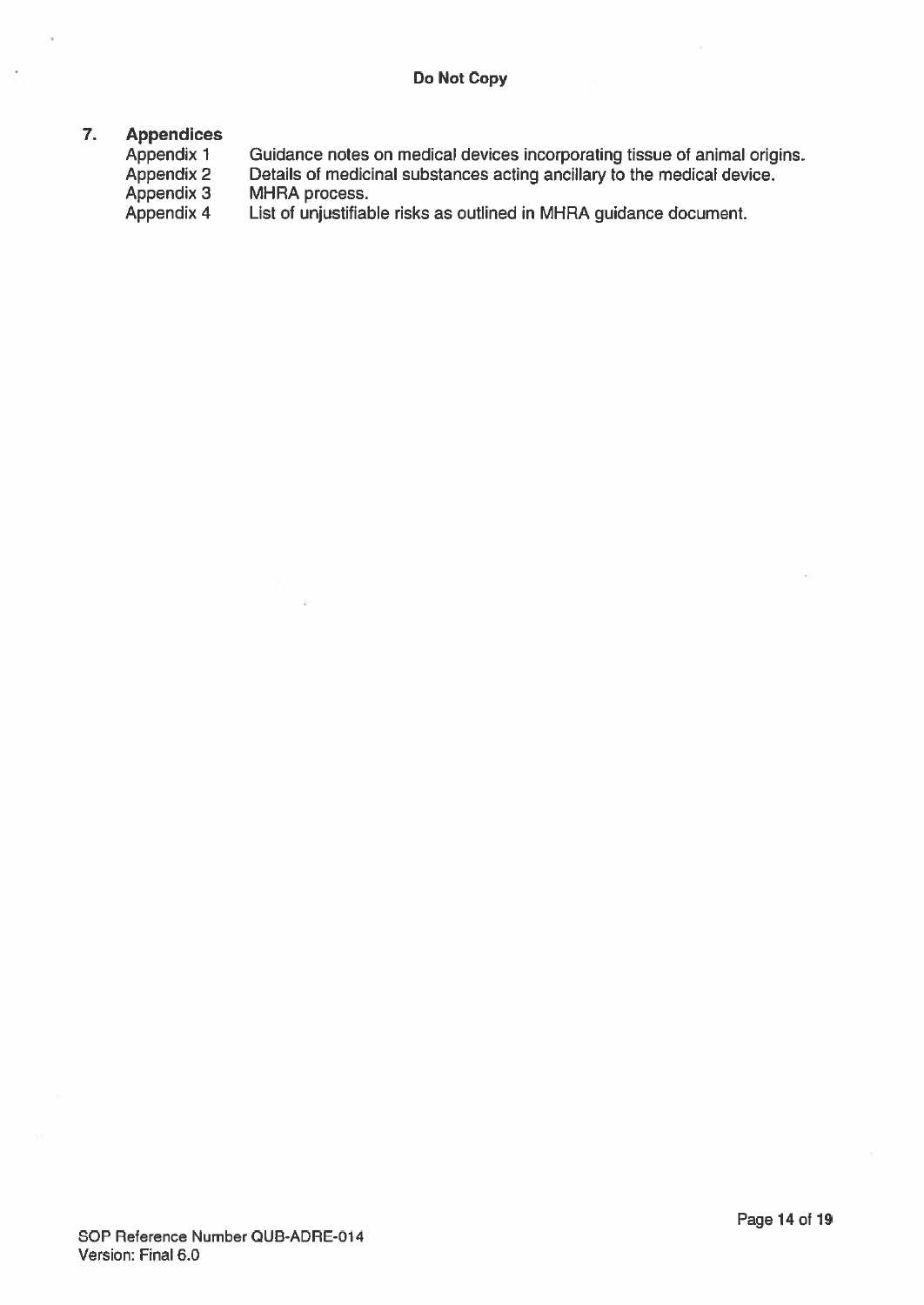## Guidance notes on medical devices incorporating tissues of animal origins

The following additional information should be provided as par<sup>t</sup> of the clinical investigation submission.

- • A clear justified statement on the decision to use animal tissues or derivates, the expected clinical benefit, the evaluation of similar materials of animal origin and other synthetic alternatives that achieve the desired product characteristics and intended purpose.
- • An overview and assessment of the key elements adopted in the risk managemen<sup>t</sup> to minimise the risk of infection including:
	- The availability of suitable alternatives; î.
	- ii The selection procedures and systems for sourcing the tissue/derivative;
	- $iii$  The details of the production processes and animals used;
	- iv The source country including the assessment of geographical risk;
	- <sup>v</sup> The nature of the starting materials;
	- vi The systems for inactivation or removal of transmissible agents;
	- vii The quantity of animal starting tissues or derivatives required to produce one unit of medical device;
	- viii The tissues or derivatives of animal origin coming into contact with the patients and users, and the route of application;
	- ix The practices of pos<sup>t</sup> market surveillance system including gathering and assessment of new information of the potential risks arising from the use of the end product.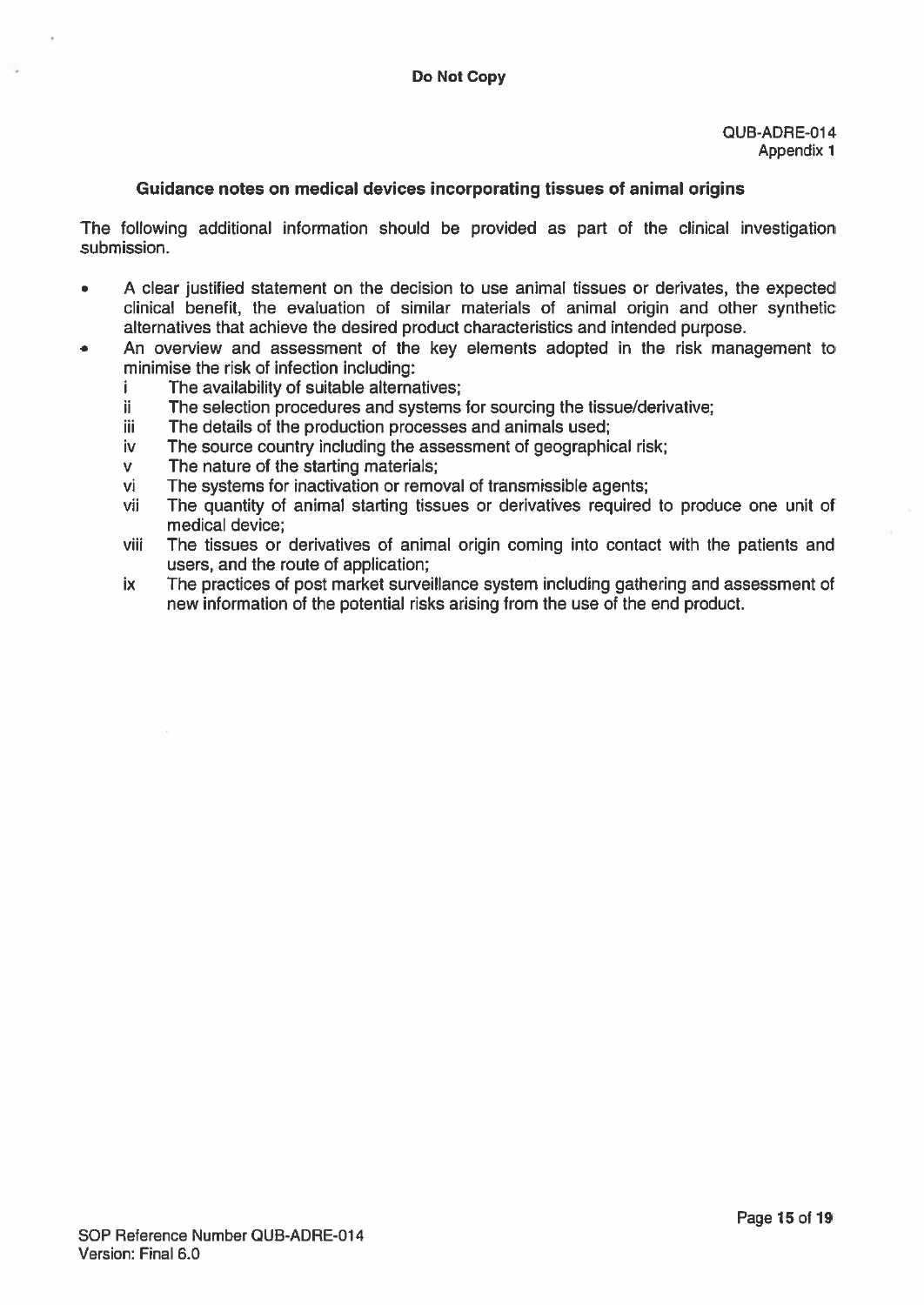#### GUIDANCE NOTES ON MEDICAL DEVICES INCORPORATING A MEDICINAL SUBSTANCE OR HUMAN BLOOD DERIVATIVE HAVING ANCILLARY **ACTION**

## Additional information required with regard to the medicinal substance and/or the human blood derivative;

• Intended purpose within the context of the device and the risk analysis.

• Source, product licence (where applicable), quantity/ dosage of the medicinal component, and the method by which the substance is incorporated into the device.

• Method of manufacture (solvents/reagents used in processing, residuals).

• Qualitative and quantitative tests carried out on the medicinal substance.

• Stability data in relation to the expected shelf-life/ lifetime of the device.

• Clinical documentation (clinical data demonstrating the usefulness of the medicinal substance)

## Additional information required with regard to the medicinal substance only;

- Control of the starting materials (medicinal substance specifications e.g. summary of the European Drug Master File, reference to European Pharmacopoeia or national monograph of <sup>a</sup> European Member State).
- • Manufacturers may wish to cross-reference <sup>a</sup> granted Clinical Trial Authorisation (CTA).
- Please refer to "The rules governing Medical Products in the European Community" volume Ill, Addendum II.
- Toxicological profile (summary of results of toxicity testing / biological compatibility).
- This should include the effect on reproductivity, embryo/foetal and perinatal toxicity and the mutagenic / carcinogenic potential of the medicinal substance.
- Pharmacodynamices of the medicinal substance in relation to the device.
- Pharmokinetic characteristics (local/ systemic exposure patterns, duration and maximum exposure and the maximum plasma concentration peak taking into account individual variability).
- • New active substances should address the release of the substance from the device, its subsequent distribution and elimination.
- • Local tolerance (particularly where the route of exposure is different to the conventional application) e.g. the results of EN/ISO 10993 testing, or a review of scientific literature.
- Additional information required with regard to the human blood derivative only;
- Control of the starting materials;
- Control of plasma source e.g. summary of the European Plasma Master File, production of the blood derivative;
- Manufacturers may wish to cross-reference <sup>a</sup> granted Clinical Trial Authorisation (CTA) or marketing authorisation for <sup>a</sup> medicinal product;
- Pharmacodynamices of the medicinal substance in relation to the device.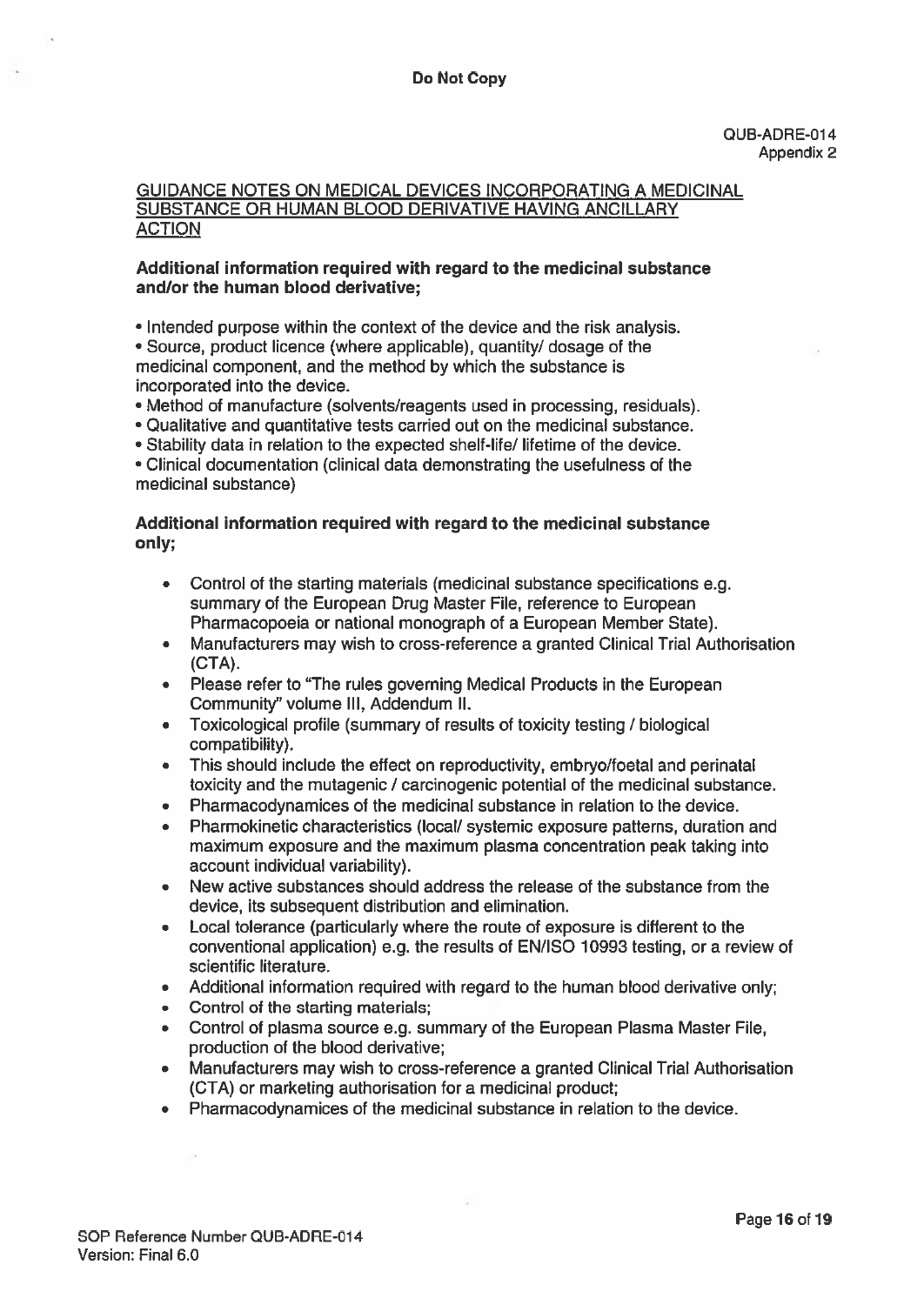QUB-ADRE-Ol 4 Appendix S





×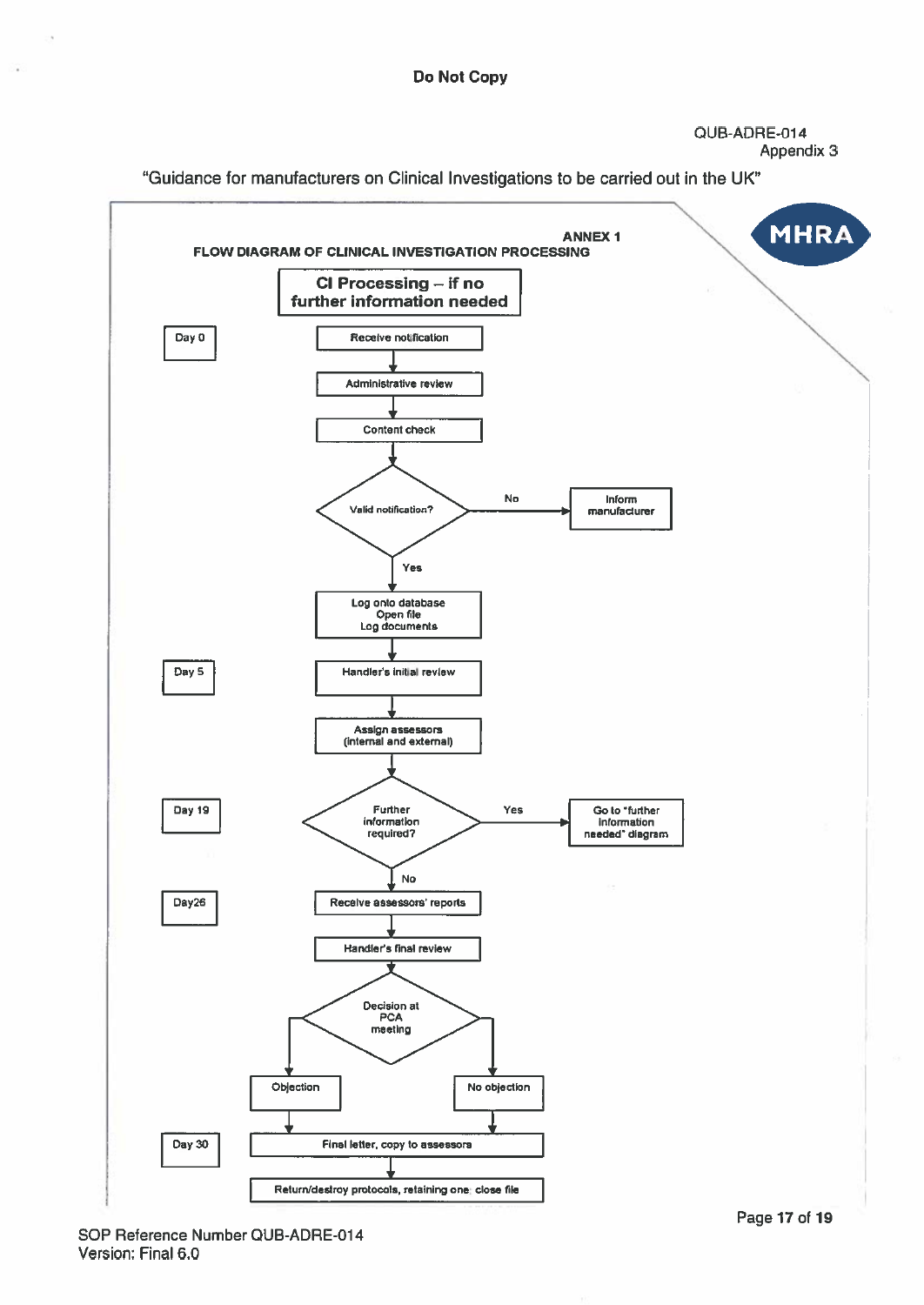Do Not Copy



n.